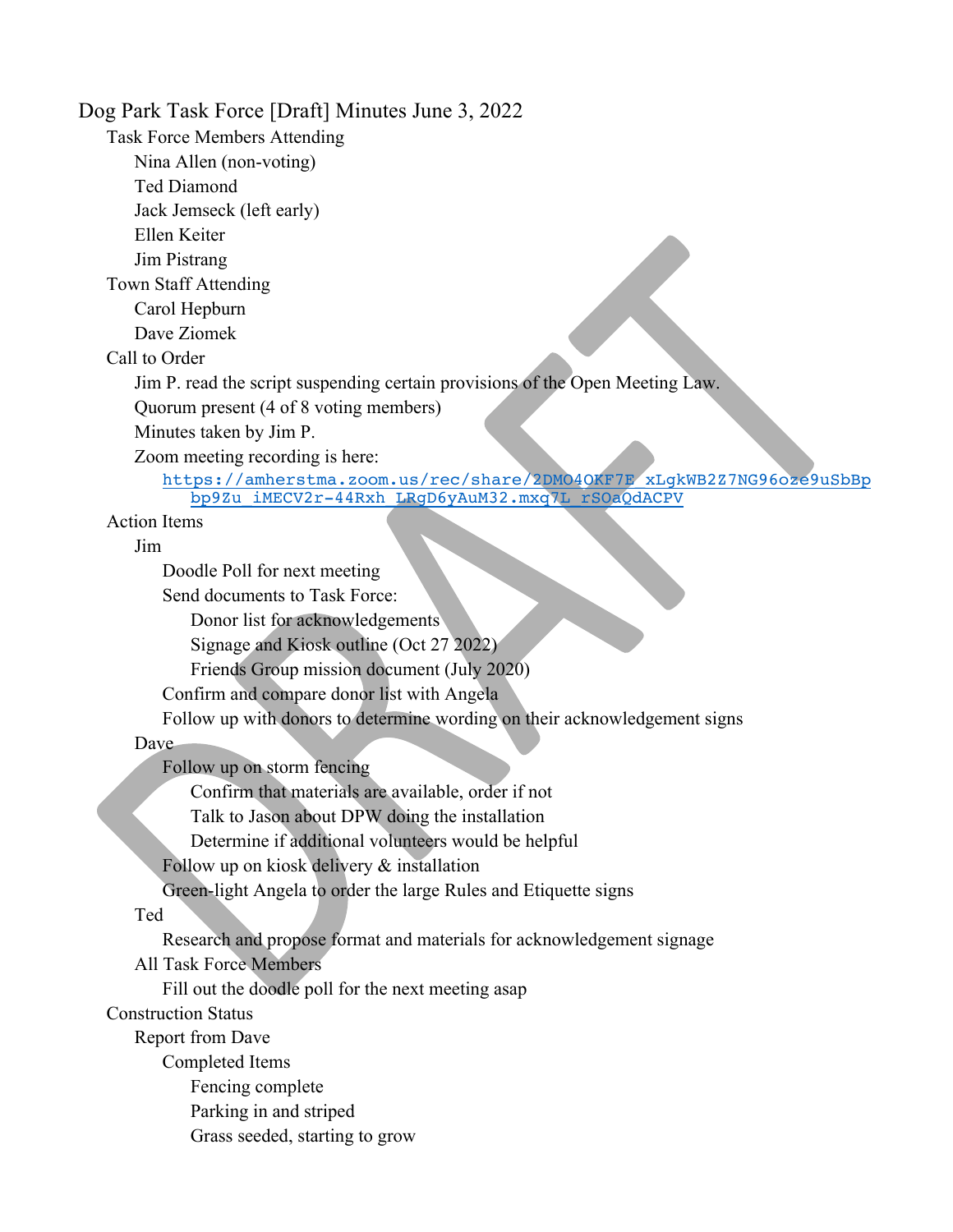Gate is locked Punchlist (outstanding items) Wetlands buffer area needs reseeding Trim & weed-whack tree area at the north end Install bike loops Final mowing (prior to July 27 opening) Kiosk will be delivered and installed by the kiosk company next week or the week after. DPW will coordinate. Building Commissioner must sign off before the park opens Planning Board Plans changed, requiring a follow-up Will go before the PB on June 29 Equipment and Supplies Shed will be installed next week To be purchased Lawnmower Weed Whacker Storm fencing and posts will be ordered (if not already owned by town) Signage Review Placement of signs We will follow the October 27 outline Large Rules and Etiquette signs have been designed, ready to be ordered. Acknowledgement signs Bench plaques Kiosk Acknowledgement Signs Founders Donations of \$5000 or more Sponsors (or perhaps another title) Donations from \$1000 to \$4999 Supporters (or perhaps another title) Donations up to \$999 Shade Structure plaques Organization Acknowledgements Dog Park Task Force Members Other Signs Large 'Dog Park' sign similar to Kendrick Park sign Small copies of Rules & Etiquette signs for the kiosk Timeline Sunday July 24 Sneak Peek for donors and supporters Wednesday July 27 Grand Opening at 10:00 am Next Meeting (week of June 20)